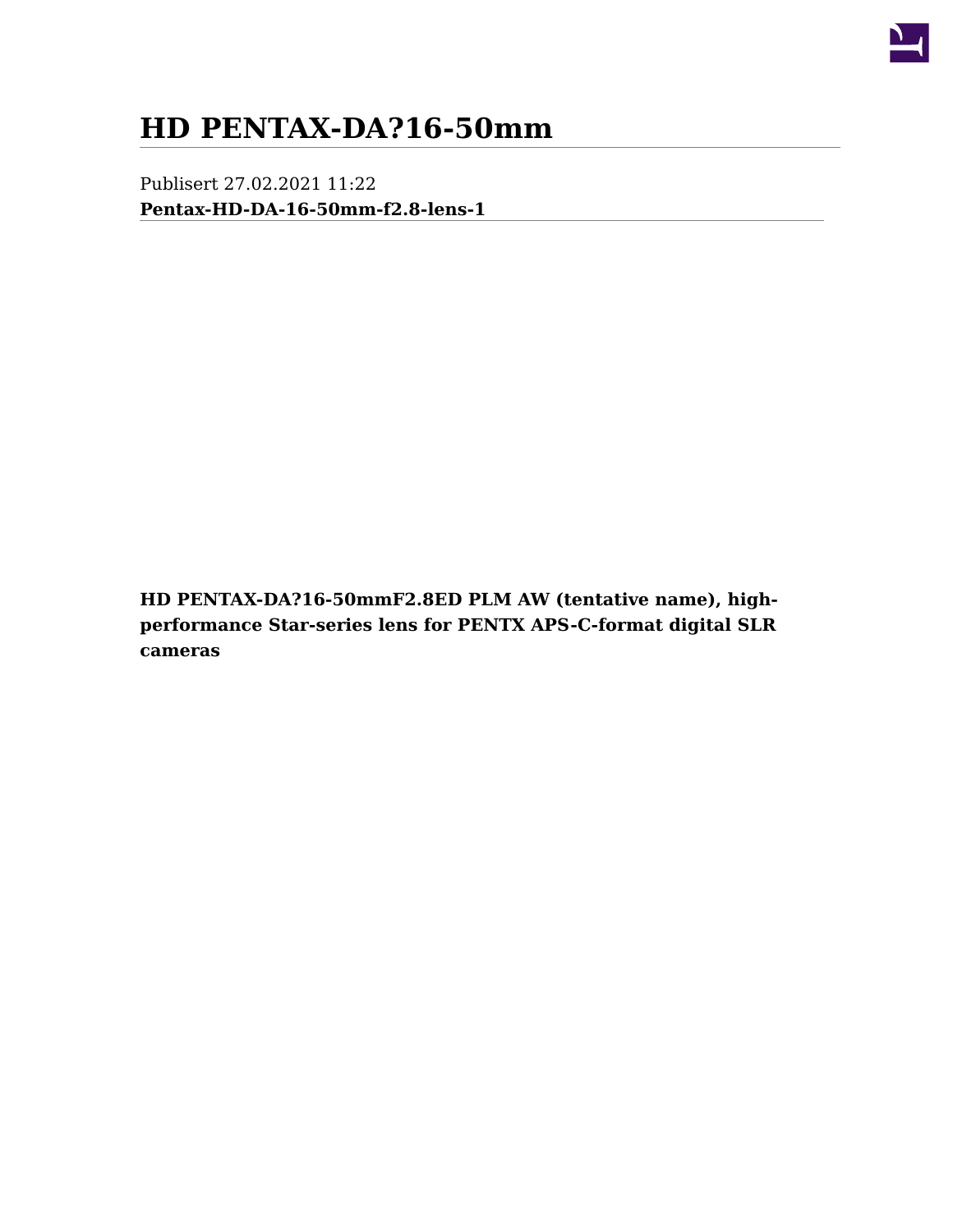## **[hd\\_pentax\\_da16\\_50mmf28ed\\_plm\\_aw](/file/thumb/file/9/980635&width=620&height=1015&zwidth=620&zheight=1015&x=310&y=508&resize_mode=crop.jpg)**

RICOH COMPANY, LTD. and RICOH IMAGING COMPANY, LTD. are pleased to announce the development of the new-generation high-performance Star-series lens, the "HD PENTAX-DA?16-50mmF2.8ED PLM AW (tentative name)" designed exclusively for APS-C size digital SLR cameras.

This new lens is the latest model of PENTAX's new-generation Star series. In developing this series, PENTAX conducted an extensive review of its in-house standards, particularly in regard to resolving power, to pursue its ultimate goals: top-class image quality, large aperture, and exceptional dependability and operability. Currently in development, this lens is designed to deliver the highest level of performance, and to be regarded as the ideal standard zoom lens for the PENTAX K-3 Mark III, the new flagship of PENTAX's APS-C-format digital SLR lineup. PENTAX plans to make a public announcement of this product shortly. Please look forward to the announcement and market launch.